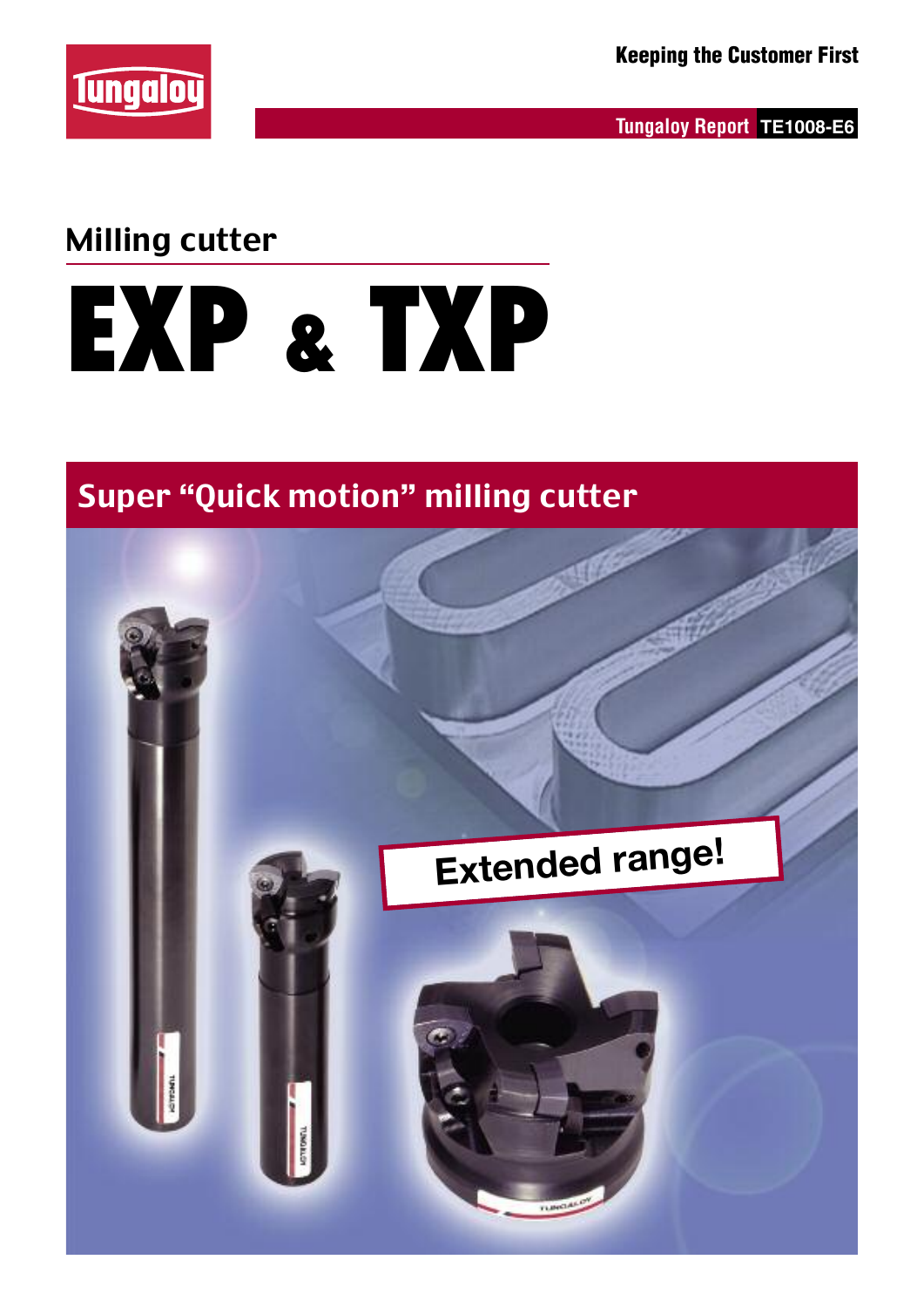## **Super "Quick motion" milling cutter**

#### **Features**

Modern machine tool centres allow for highly economic production by means of increased number of revolutions and higher table feed rates. So far, these cutting parameter have been applied for smooth milling rev. precision finishing. The innovative EXP & TXP milling cutter now optimize also the more time consuming roughing operation. The EXP & TXP milling cutter are suited for **feed rates > 2 mm/tooth** and thus lead to a substantial reduction in machining time.

With the EXP & TXP milling cutter, surface milling operations, ramping and cavity enlarging at maximum cutting depths of 1.5 mm (2.5 mm TXOP09) are possible. Compared to conventional cutting parameter the machining time can be reduced by one half. The economic design of the insert with three cutting edges with chipbreaker reduces cutting forces and thus enables the use of the larger TXP milling cutter also on machines with low spindle speed.

#### **Benefits**

- Highly economic design with 3 cutting edges
- New chipbreaker geometries for optimum performance
- Stable double clamping system of the insert
- All EXP milling cutter with inner coolant
- Extremely quiet running at large cutting depths

**Feed rate up to 3 mm/tooth** for maximal productivity in roughing operations

| Grade                                                                                                                                                                                                       |                                                                                                                                                                                                                                              | <b>Chipbreaker</b>                                     |
|-------------------------------------------------------------------------------------------------------------------------------------------------------------------------------------------------------------|----------------------------------------------------------------------------------------------------------------------------------------------------------------------------------------------------------------------------------------------|--------------------------------------------------------|
| <b>AH120</b><br>Р<br>- Coated fine grain carbide for milling<br>of steels, alloy steels and cast irons<br>- The TiAIN-PVD coating provides for<br>application in medium to high cutting<br>speed operations | NEW<br><b>AH130</b><br>M<br>- New (TiAI)N coated grade for<br>general milling of stainless steels<br>- Excellent adhesion and improved<br>hardness<br>- Extraordinary toughness<br>- Well balanced wear resistance and<br>fracture toughness | -MH<br>- Negative char<br>for increased                |
| <b>AH140</b><br>- High toughness for medium                                                                                                                                                                 | NEW<br><b>3130</b><br>$\mathbb{P}$<br>- New MT-CVD coated grade for                                                                                                                                                                          | - High performa<br>cutting                             |
| finishing and roughing of stainless<br>steels at low cutting speeds                                                                                                                                         | general milling operations of carbon<br>steels and alloy steels at medium<br>cutting speeds<br>- Improved balance between<br>wear-resistance and toughness                                                                                   | -ML                                                    |
| T1015<br>$\mathbb T$                                                                                                                                                                                        |                                                                                                                                                                                                                                              |                                                        |
| - New MT-CVD coated grade for<br>universal milling operations of cast<br>iron materials at high cutting speeds<br>- Extremely wear resistant                                                                |                                                                                                                                                                                                                                              | - Positive rake a<br>cutting forces<br>- For low power |



- Negative chamfered cutting edge for increased stability
- High performance for interrupted cutting

### **-ML**



- Positive rake angle for reduced cutting forces
- For low power machine tools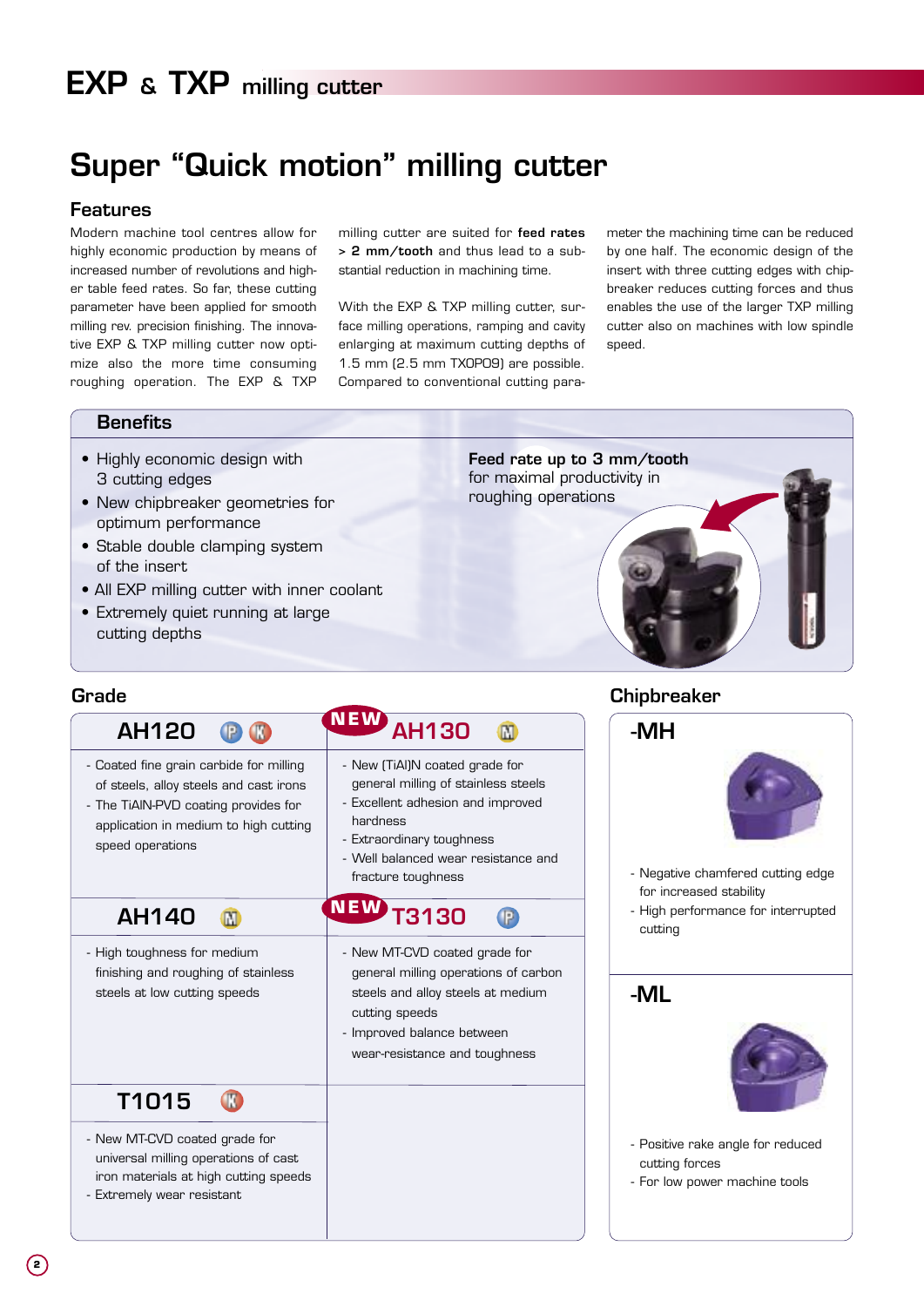

### ● Standard stock in Europe **Specifications: EXP 05/06/08 milling cutter**

|            |                    |              |         |    |    |                 |     |                |                                         | $\bullet$ ovariaara suuun in Laropo<br>Replacement parts |                   |               |  |
|------------|--------------------|--------------|---------|----|----|-----------------|-----|----------------|-----------------------------------------|----------------------------------------------------------|-------------------|---------------|--|
|            | Item code          | <b>Stock</b> | No. of  |    |    | Dimensions (mm) |     |                | Inserts                                 | Clamping<br>screw                                        | Clamp-set         | Wrench        |  |
|            |                    |              | inserts | øD | ød | L               | L1  | L <sub>2</sub> |                                         | T                                                        | 令                 |               |  |
|            | <b>EXPO5020RS</b>  | $\bullet$    |         | 20 |    |                 |     |                |                                         |                                                          |                   |               |  |
|            | <b>EXP05021RS</b>  | $\bullet$    |         | 21 | 20 | 130             | 50  |                | <b>WPM*05H315ZPR-** CSPB-3.5S</b>       |                                                          | $\qquad \qquad -$ | <b>IP-15D</b> |  |
|            | <b>EXPO6025RS</b>  | $\bullet$    | 2       | 25 |    |                 |     |                |                                         |                                                          |                   |               |  |
|            | <b>EXPO6026RS</b>  | $\bullet$    |         | 26 | 25 | 140             | 60  |                |                                         |                                                          | <b>CSY-15</b>     | <b>IP-15D</b> |  |
| Standard   | <b>EXPO6032RS</b>  | $\bullet$    |         | 32 |    |                 |     | 80             |                                         | CSPB-4S                                                  |                   |               |  |
|            | <b>EXPO6032RSB</b> | $\bullet$    | З       |    |    |                 | 70  |                | WPM*06X415ZPR-**                        |                                                          |                   |               |  |
|            | <b>EXPO6033RS</b>  | $\bullet$    | 2       | 33 | 32 | 150             |     |                |                                         |                                                          |                   |               |  |
|            | <b>EXPO6033RSB</b> | ●            | З       |    |    |                 |     |                |                                         |                                                          |                   |               |  |
|            | <b>EXPO6040RS</b>  |              |         | 40 |    |                 | 50  | 100            |                                         |                                                          |                   |               |  |
|            | <b>EXPO8040RSA</b> | $\bullet$    | 2       |    |    |                 |     |                | WPMT080615Z*R-**                        | CSTB-5                                                   | CSX <sub>20</sub> | <b>T-20T</b>  |  |
|            | <b>EXPO5020RL</b>  | $\bullet$    |         | 20 | 20 | 180             | 100 |                | <b>WPM*05H315ZPR-** CSPB-3.5S</b>       |                                                          | $\qquad \qquad -$ | $IP-15D$      |  |
|            | <b>EXPO5021RL</b>  | $\bullet$    |         | 21 |    |                 |     |                |                                         |                                                          |                   |               |  |
|            | <b>EXPO6025RL</b>  | $\bullet$    | 2       | 25 | 25 |                 |     |                |                                         |                                                          |                   |               |  |
|            | <b>EXPO6026RL</b>  | $\bullet$    |         | 26 |    |                 |     | 80             |                                         |                                                          |                   |               |  |
|            | <b>EXPO6032RL</b>  | $\bullet$    |         | 32 |    | 200             | 120 |                |                                         |                                                          |                   |               |  |
| <b>Duo</b> | <b>EXPO6032RLB</b> | $\bullet$    | З       |    |    |                 |     |                | WPM*06X415ZPR-**                        | CSPB-4S                                                  | <b>CSY-15</b>     | <b>IP-15D</b> |  |
|            | <b>EXPO6033RL</b>  | $\bullet$    | 2       | 33 | 32 |                 |     |                |                                         |                                                          |                   |               |  |
|            | <b>EXPO6033RLB</b> |              | З       |    |    |                 |     |                |                                         |                                                          |                   |               |  |
|            | <b>EXPO6040RL</b>  | $\bullet$    |         | 40 |    | 250             | 50  | 200            |                                         |                                                          |                   |               |  |
|            | <b>EXPO8040RLA</b> | $\bullet$    | 2       |    |    |                 |     |                | WPMT080615Z * R- * *                    | CSTB-5                                                   | CSX <sub>20</sub> | <b>T-20T</b>  |  |
|            | <b>EXPO5020RLL</b> | $\bullet$    |         | 20 | 20 | 250             | 130 | 120            | <b>WPM * 05H315ZPR- * *   CSPB-3.5S</b> |                                                          | $\qquad \qquad -$ | $IP-15D$      |  |
|            | <b>EXPO5021RLL</b> | $\bullet$    |         | 21 |    |                 | 50  | 200            |                                         |                                                          |                   |               |  |
|            | <b>EXPO6025RLL</b> | $\bullet$    | 2       | 25 | 25 |                 | 180 | 120            |                                         |                                                          |                   |               |  |
|            | EXPO6026RLL        | $\bullet$    |         | 26 |    |                 | 60  | 240            |                                         |                                                          |                   |               |  |
| Extra long | <b>EXPO6032RLL</b> | $\bullet$    |         | 32 |    | 300             | 180 | 120            | WPM*06X415ZPR-**                        | CSPB-4S                                                  | <b>CSY-15</b>     | IP-15D        |  |
|            | <b>EXPO6033RLL</b> | $\bullet$    |         | 33 | 32 |                 | 70  | 230            |                                         |                                                          |                   |               |  |
|            | <b>EXPO6040RLL</b> | $\bullet$    | З       | 40 |    |                 | 50  | 250            |                                         |                                                          |                   |               |  |
|            | EXPO8040RLL        | $\bullet$    | 2       |    |    |                 |     |                | WPMT080615Z*R-**                        | CSTB-5                                                   | CSX20             | <b>T-20T</b>  |  |

**3**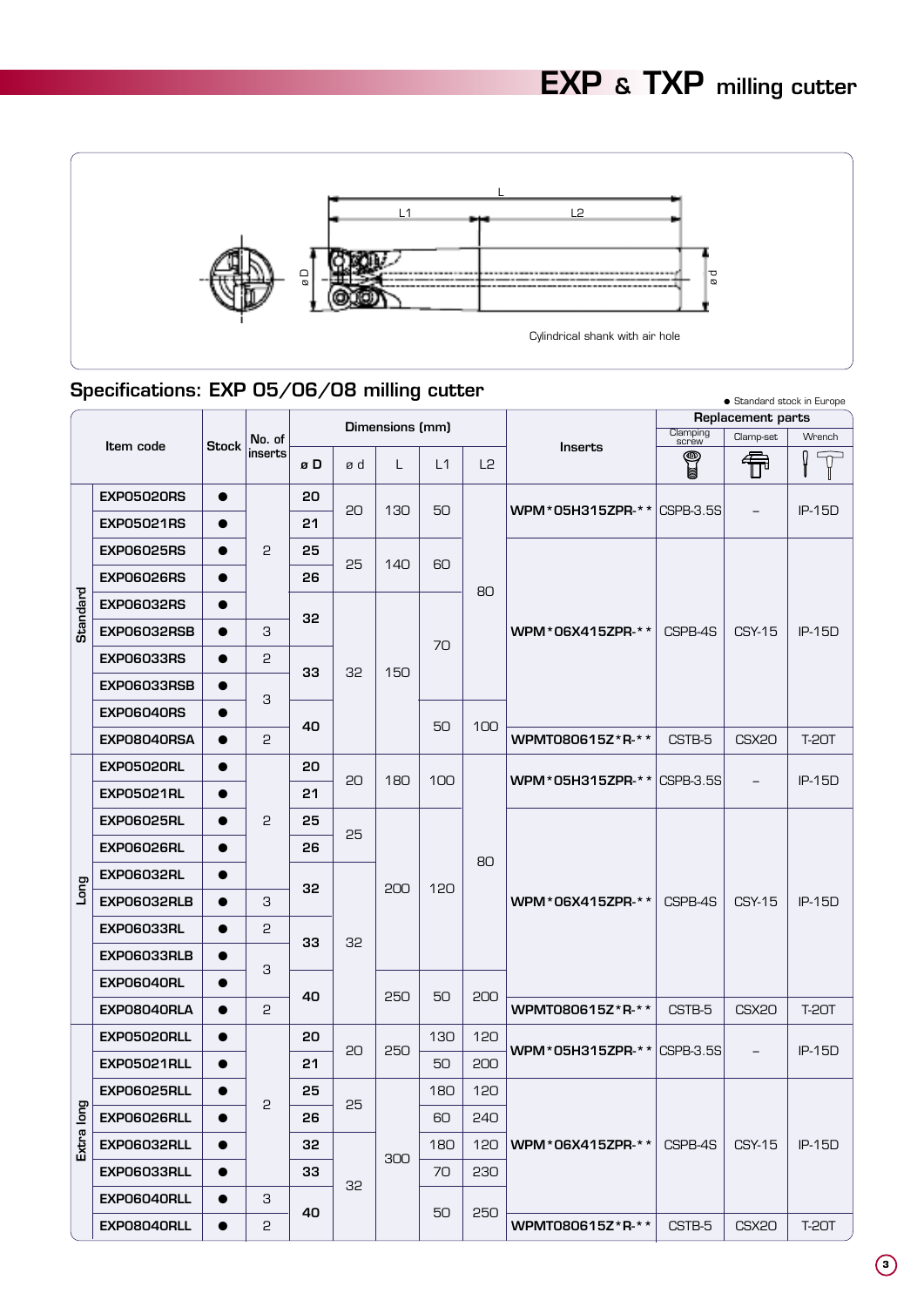

### **Specifications: TXP 05/06/08/09 milling cutter** • • • • • Standard stock in Europe

|              |                        |                |         |     |    |                 |    |     |      |                  |                   |                   | Replacement parts  |                  |
|--------------|------------------------|----------------|---------|-----|----|-----------------|----|-----|------|------------------|-------------------|-------------------|--------------------|------------------|
|              | Item code              | <b>Stock</b>   | No. of  |     |    | Dimensions (mm) |    |     |      | Inserts          | Clamping<br>screw | Clamp-set         | Wrench             |                  |
|              |                        |                | inserts | øD  | ød | F               | E  | a   | b    |                  | T                 | 希                 | $\hat{\mathsf{T}}$ | Centre<br>bolt   |
|              | <b>TXP05063RB-E</b>    | $\bullet$      | 6       | 63  | 55 | 50              | 20 | 6,3 | 10,4 | WPM*05H315ZPR-** | CSPB-3.5S         |                   |                    | CM10x30H         |
|              | <b>TXP05080RB-E</b>    | $\bullet$      | 7       | 80  | 27 | 63              | 55 | 7   | 12,4 |                  |                   |                   | $IP-15D$           | CM12x30H         |
|              | <b>TXP06063RB-E</b>    | $\bullet$      | 5       | 63  | 55 | 50              | 20 | 6,3 | 10,4 | WPM*06X415ZPR-** | CSPB-4S           | <b>CSY-15</b>     |                    | CM10x30H         |
|              | <b>TXP06080RB-E</b>    | $\bullet$      | 6       | 80  | 27 | 63              | 22 | 7   | 12,4 |                  |                   |                   |                    | CM12x30H         |
|              | <b>TXP08050R-E</b>     | ●              | 3       | 50  |    |                 |    |     |      |                  |                   |                   |                    | <b>FSHM10-40</b> |
|              | <b>TXP08052R-E</b>     | $\bullet$      |         | 52  | 22 | 50              | 20 | 6.3 | 10.4 |                  |                   |                   |                    |                  |
|              | <b>TXP08063R-E</b>     | $\bullet$<br>4 | 63      |     |    |                 |    |     |      |                  |                   |                   |                    |                  |
|              | <b>TXP08066R-E</b>     | $\bullet$      |         | 66  | 27 |                 | 22 | 7.0 | 12.4 | WPMT080615Z*R-** | CSTB-5            | CSX <sub>20</sub> | <b>T-20T</b>       |                  |
|              | <b>TXP08080R-E</b>     | $\bullet$      | 5       | 80  |    |                 |    |     |      |                  |                   |                   |                    |                  |
| <b>(NEW)</b> | <b>TXP08100R-E</b>     | $\bullet$      | 6       | 100 | 32 | 63              | 25 | 8   | 14.4 |                  |                   |                   |                    |                  |
| <b>NEW</b>   | <b>TXP08125R-E</b>     | $\bullet$      | 7       | 125 | 40 |                 | 32 | 9   | 16.4 |                  |                   |                   |                    | TMBA-M20         |
| <b>NEW</b>   | <b>TXP09063R-E</b>     | $\bullet$      | 3       | 63  | 22 | 50              | 20 | 6.3 | 10.4 |                  |                   |                   |                    |                  |
| <b>CNEW</b>  | <b>TXP09080R-E</b>     |                | 4       | 80  | 27 |                 | 22 | 7   | 12.4 |                  |                   |                   |                    |                  |
| <b>(NEW)</b> | <b>TXP09100R-E</b>     | $\bullet$      | 5       | 100 | 32 | 63              | 25 | 8   | 14.4 | WPMT090725Z*R-** | CSPB-5            | <b>CSY-20</b>     | IP-20T             |                  |
|              | <b>WEW</b> TXP09125R-E | $\bullet$      | 6       | 125 | 40 |                 | 32 | 9   | 16.4 |                  |                   |                   |                    | TMBA-M20         |

### **Specifications: Inserts** ● Standard stock in Europe

| WPMW type                           |                                    |   |                    |              | Dimensions (mm) |       |            | Grade      |            |                               |
|-------------------------------------|------------------------------------|---|--------------------|--------------|-----------------|-------|------------|------------|------------|-------------------------------|
|                                     | Item code                          |   | Tolerance   Honing |              |                 |       | <b>NEW</b> | <b>PVD</b> | <b>NEW</b> | <b>CVD</b>                    |
|                                     |                                    |   |                    | a            | t               | B     |            |            |            | AH120 AH130 AH140 T3130 T1015 |
| 11°                                 | WPMW05H315ZPR                      |   |                    |              |                 |       |            |            |            |                               |
| <b>WPMT080615ZSR</b><br>R           | WPMT05H315ZPR-MH                   |   |                    | 5            | 3.50            | 7.94  |            |            |            |                               |
|                                     | WPMT05H315ZPR-ML                   |   |                    |              |                 |       |            |            |            |                               |
|                                     | WPMW06X415ZPR                      |   |                    |              |                 |       |            |            |            |                               |
| -MH type<br>B                       | WPMT06X415ZPR-MH                   |   |                    | <sub>6</sub> | 4.20            | 9.525 |            |            |            |                               |
|                                     | WPMT06X415ZPR-ML                   | M | with               |              |                 |       |            |            |            |                               |
| .11°<br>$\mathcal{I}_{\varepsilon}$ | <b>WPMT080615ZSR</b>               |   |                    |              |                 |       |            |            |            |                               |
| -ML type<br>R.                      | WPMT080615ZSR-MH                   |   |                    | 8            | 6.35            | 12.7  |            |            |            |                               |
|                                     | WPMT080615ZPR-ML                   |   |                    |              |                 |       |            |            |            |                               |
|                                     | <b>WPMT090725ZSR</b><br><b>NEW</b> |   |                    |              |                 |       |            |            |            |                               |
| 11°<br>$\sqrt{6}$ = 1.5             | <b>NEW WPMT090725ZSR-MH</b>        |   |                    | 9            | 7               | 15    |            |            |            |                               |
| R                                   | WEW WPMT090725ZPR-ML               |   |                    |              |                 |       |            |            |            |                               |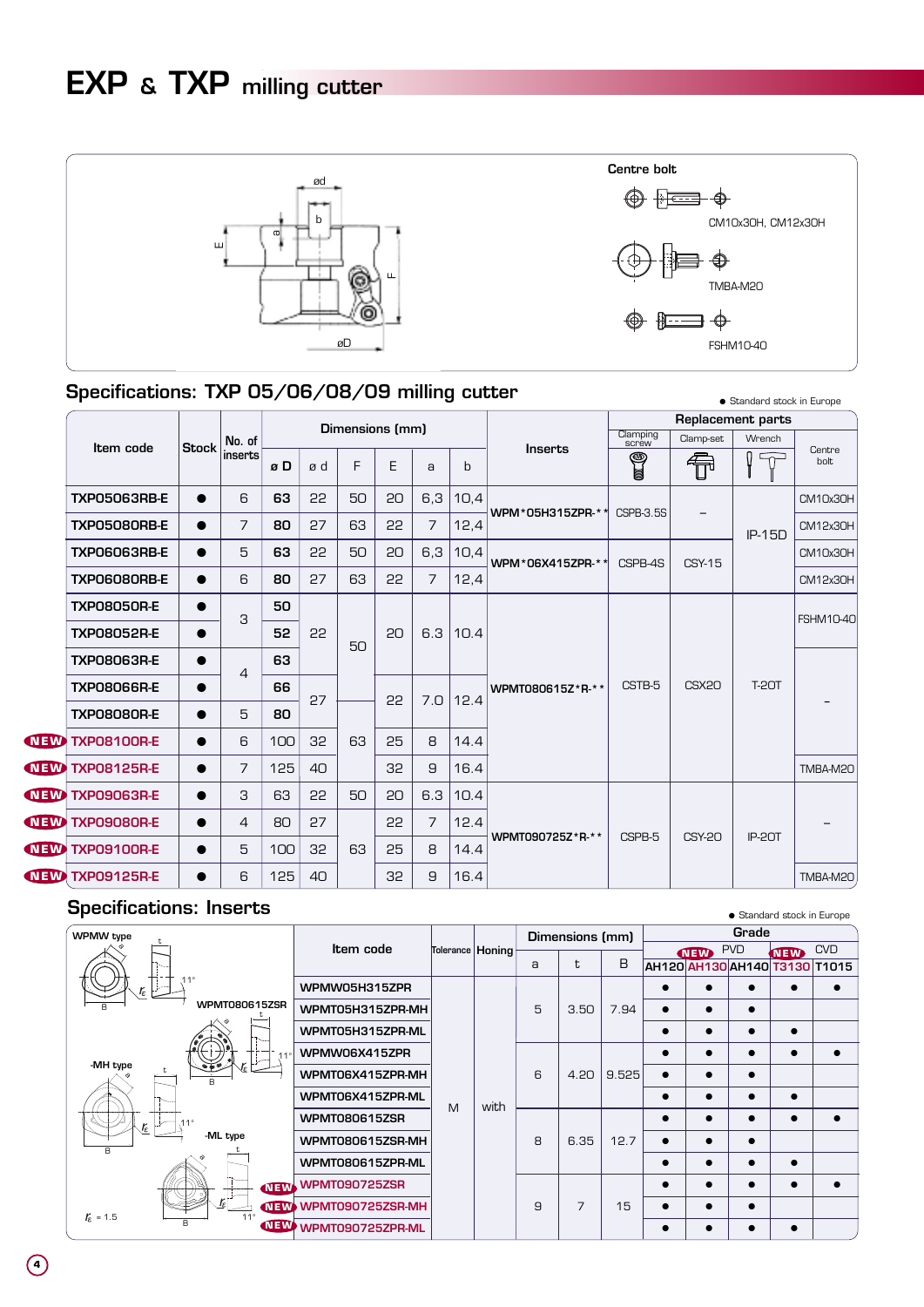### **Cutting data EXP 05/06 type**

|                                        |                                              | Cutting                | Feed per              | Recommended cutting conditions                                                     |                                                                                   |                                                                                    |      |  |  |  |  |
|----------------------------------------|----------------------------------------------|------------------------|-----------------------|------------------------------------------------------------------------------------|-----------------------------------------------------------------------------------|------------------------------------------------------------------------------------|------|--|--|--|--|
| <b>Work materials</b>                  | Grade                                        | speed<br>$V_c$ (m/min) | tooth<br>$f_t$ (mm/t) | ø 20, ø 21                                                                         | ø 25, ø 26                                                                        | ø 32, ø 33                                                                         | ø 40 |  |  |  |  |
| <b>Carbon steels</b><br>Ck45 etc.      | AH120<br>$100 - 250$<br>(T3130)<br>$<$ 300HB |                        | $0.5 - 2.0$           | $v_c = 150$ m/min, f <sub>t</sub> = 0.8 mm/t<br>$a_p = 1.0$ mm, $a_e = 1.0$ x D mm | $v_c = 150$ m/min, $f_t = 1.0$ mm/t<br>$a_p = 1.0$ mm, $a_e = 1.0$ x D mm         |                                                                                    |      |  |  |  |  |
|                                        |                                              |                        |                       | Z-axis plunging: $tt = 0.2$ mm/t                                                   |                                                                                   |                                                                                    |      |  |  |  |  |
| Alloy steels<br>42CrMo4, 16MnCr5 etc.  | AH120<br>$100 - 200$<br>(T3130)<br>$<$ 300HB |                        | $0.5 - 2.0$           | $v_c = 130$ m/min, ft = 0.8 mm/t<br>$aD$ = 1.0 mm, $aE$ = 1.0 x D mm               |                                                                                   | $v_c = 130$ m/min, ft = 1.0 mm/t<br>$aD$ = 1.0 mm, $aE$ = 1.0 x D mm               |      |  |  |  |  |
|                                        |                                              |                        |                       | Z-axis plunging: $f_t = 0.2$ mm/t                                                  |                                                                                   |                                                                                    |      |  |  |  |  |
| Die steels<br>AH120<br>X96CrMoV12 etc. |                                              | $80 - 150$             | $0.5 - 1.0$           | $v_c = 100$ m/min, f <sub>t</sub> = 0.5 mm/t<br>$a_p = 1.0$ mm, $a_e = 1.0$ x D mm |                                                                                   | $v_c = 100$ m/min, f <sub>t</sub> = 0.5 mm/t<br>$a_p = 1.0$ mm, $a_e = 1.0$ x D mm |      |  |  |  |  |
| 30 - 40HRC                             | (T3130)                                      |                        |                       |                                                                                    | Z-axis plunging: $f_t = 0.1$ mm/t                                                 |                                                                                    |      |  |  |  |  |
| <b>Hardened steels</b><br>40 - 50HRC   | AH120                                        | $50 - 80$              | $0.5 - 1.0$           | $v_c = 60$ m/min, ft = 0.5 mm/t<br>$a_p = 1.0$ mm, $a_e = 1.0$ x D mm              | $v_c = 60$ m/min, f <sub>t</sub> = 0.5 mm/t<br>$a_p = 1.0$ mm, $a_e = 1.0$ x D mm |                                                                                    |      |  |  |  |  |
|                                        |                                              |                        |                       | Z-axis plunging: $tt = 0.1$ mm/t                                                   |                                                                                   |                                                                                    |      |  |  |  |  |
| Cast irons<br>GG25 etc.                | T <sub>1015</sub>                            | $100 - 250$            | $0.8 - 2.5$           | $v_c = 150$ m/min, f <sub>t</sub> = 1.0 mm/t<br>$aD$ = 1.0 mm, $ae$ = 1.0 x D mm   | $v_c = 180$ m/min, ft = 1.5 mm/t<br>$aD$ = 1.0 mm, $aE$ = 1.0 x D mm              |                                                                                    |      |  |  |  |  |
|                                        |                                              |                        |                       | Z-axis plunging: $f_t = 0.2$ mm/t                                                  |                                                                                   |                                                                                    |      |  |  |  |  |
| Stainless steels<br>X5CrNi1810 etc.    | <b>(NEW)</b><br><b>AH130</b><br>(AH140)      | $100 - 230$            | $0.5 - 2.0$           | $v_c = 150$ m/min, f <sub>t</sub> = 0.8 mm/t<br>$aD$ = 1.0 mm, $aE$ = 1.0 x D mm   |                                                                                   | $v_c = 150$ m/min, ft = 1.0 mm/t<br>$aD$ = 1.0 mm, $aE$ = 1.0 x D mm               |      |  |  |  |  |
| < 250HB                                |                                              |                        |                       |                                                                                    | Z-axis plunging: $f_t = 0.2$ mm/t                                                 |                                                                                    |      |  |  |  |  |

### **EXP/TXP 05/06/08 type**

|                                            |                                              | Cutting                         | Feed per              | Recommended cutting conditions                                                                                                                      |                                                                      |                                                                           |             |       |       |  |  |
|--------------------------------------------|----------------------------------------------|---------------------------------|-----------------------|-----------------------------------------------------------------------------------------------------------------------------------------------------|----------------------------------------------------------------------|---------------------------------------------------------------------------|-------------|-------|-------|--|--|
| <b>Work materials</b>                      | Grade                                        | speed<br>V <sub>c</sub> (m/min) | tooth<br>$t_t$ (mm/t) | $a$ 40                                                                                                                                              | ศ 50                                                                 | я 63                                                                      | <i>в</i> 80 | ø 100 | ด 125 |  |  |
| <b>Carbon steels</b><br>$Ck45$ etc.        | AH120<br>$100 - 250$<br>(T3130)<br>$<$ 300HB |                                 | $0.5 - 2.0$           | $v_c = 180$ m/min, ft = 1.0 mm/t<br>$v_c = 200$ m/min, f <sub>t</sub> = 1.5 mm/t<br>$aD$ = 1.0 mm, $aE$ = 1.0 x D mm<br>$aD$ = 1.0 mm, $ae$ = 40 mm |                                                                      |                                                                           |             |       |       |  |  |
|                                            |                                              |                                 |                       | Z-axis plunging: $f_t = 0.2$ mm/t                                                                                                                   |                                                                      |                                                                           |             |       |       |  |  |
| Alloy steels<br>42CrMo4, 16MnCr5 etc.      | AH120<br><b>IT31301</b>                      | $100 - 200$                     | $0.5 - 2.0$           | $v_c = 130$ m/min, ft = 1.0 mm/t<br>$aD = 1.0$ mm, $aE = 40$ mm                                                                                     |                                                                      | $v_c = 150$ m/min, ft = 1.5 mm/t<br>$a_p = 1.0$ mm, $a_e = 1.0$ x D mm    |             |       |       |  |  |
| $<$ 300HB                                  |                                              |                                 |                       | Z-axis plunging: $f_t = 0.2$ mm/t                                                                                                                   |                                                                      |                                                                           |             |       |       |  |  |
| Die steels<br>X96CrMoV12 etc.              | AH120<br>$80 - 150$<br><b>IT31301</b>        |                                 | $0.5 - 1.0$           | $v_c = 100$ m/min, ft = 0.5 mm/t<br>$aD$ = 1.0 mm, $ae$ = 40 mm                                                                                     | $v_c = 120$ m/min, ft = 0.8 mm/t<br>$aD$ = 1.0 mm, $aE$ = 1.0 x D mm |                                                                           |             |       |       |  |  |
| 30-40 HRC                                  |                                              |                                 |                       | Z-axis plunging: $f_t = 0.1$ mm/t                                                                                                                   |                                                                      |                                                                           |             |       |       |  |  |
| <b>Hardened steels</b><br>40-50 HRC        | AH120                                        | $50 - 80$                       | $0.5 - 1.0$           | $v_c = 70$ m/min, ft = 0.6 mm/t<br>$aD$ = 1.0 mm, $aE$ = 1.0 x D mm                                                                                 |                                                                      |                                                                           |             |       |       |  |  |
|                                            |                                              |                                 |                       | Z-axis plunging: $f_t = 0.1$ mm/t                                                                                                                   |                                                                      |                                                                           |             |       |       |  |  |
| Cast irons<br>GG25 etc.                    | T <sub>1015</sub><br>$100 - 250$             |                                 | $0.8 - 2.5$           | $v_c = 180$ m/min, f <sub>t</sub> = 1.5 mm/t<br>$a_p = 1.0$ mm, $a_e = 40$ mm                                                                       |                                                                      | $v_c$ = 200 m/min, $f_t$ = 2.0 mm/t<br>$a_p = 1.0$ mm, $a_e = 1.0$ x D mm |             |       |       |  |  |
|                                            |                                              |                                 |                       | Z-axis plunging: $f_t = 0.2$ mm/t                                                                                                                   |                                                                      |                                                                           |             |       |       |  |  |
| <b>Stainless steels</b><br>X5CrNi1810 etc. | <b>(NEW)</b><br><b>AH130</b><br>(AH140)      | $100 - 230$                     | $0.5 - 2.0$           | $v_c = 180$ m/min, ft = 1.5 mm/t<br>$v_c = 150$ m/min, ft = 1.0 mm/t<br>$a_p = 1.0$ mm, $a_e = 40$ mm<br>$aD = 1.0$ mm, $aE = 1.0$ x D mm           |                                                                      |                                                                           |             |       |       |  |  |
| < 250HB                                    |                                              |                                 |                       | Z-axis plunging: $f_t = 0.2$ mm/t                                                                                                                   |                                                                      |                                                                           |             |       |       |  |  |

### **TXP 09 type**

|                                       | Feed per<br>Cutting                    |                        |                       |                                                                      | Recommended cutting conditions                                                     |       |       |  |  |  |  |
|---------------------------------------|----------------------------------------|------------------------|-----------------------|----------------------------------------------------------------------|------------------------------------------------------------------------------------|-------|-------|--|--|--|--|
| <b>Work materials</b>                 | Grade                                  | speed<br>$V_c$ (m/min) | tooth<br>$f_t$ (mm/t) | ø 63                                                                 | ø 80                                                                               | ø 100 | ø 125 |  |  |  |  |
| Carbon steels<br>Ck45 etc.            | AH120<br>$100 - 250$<br>(T3130)        |                        | $0.5 - 2.0$           |                                                                      | $v_c = 200$ m/min, $f_t = 1.5$ mm/t<br>$a_p = 2.0$ mm, $a_e = 1.0$ x D mm          |       |       |  |  |  |  |
| < 300HB                               |                                        |                        |                       |                                                                      | Z-axis plunging: $f_t = 0.2$ mm/t                                                  |       |       |  |  |  |  |
| Alloy steels<br>42CrMo4, 16MnCr5 etc. | AH120                                  | $100 - 200$            | $0.5 - 2.0$           |                                                                      | $v_c = 150$ m/min, f <sub>t</sub> = 1.5 mm/t<br>$aD$ = 2.0 mm, $ae$ = 1.0 x D mm   |       |       |  |  |  |  |
| $<$ 300HB                             | (T3130)                                |                        |                       |                                                                      | Z-axis plunging: $f_t = 0.2$ mm/t                                                  |       |       |  |  |  |  |
| Die steels<br>X96CrMoV12 etc.         | AH120<br>(T3130)                       | $80 - 150$             | $0.5 - 1.0$           |                                                                      | $v_c = 120$ m/min, f <sub>t</sub> = 0.8 mm/t<br>$a_p = 2.0$ mm, $a_e = 1.0$ x D mm |       |       |  |  |  |  |
| 30-40 HRC                             |                                        |                        |                       |                                                                      | Z-axis plunging: $f_t = 0.1$ mm/t                                                  |       |       |  |  |  |  |
| <b>Hardened steels</b><br>40-50 HRC   | AH120                                  | $50 - 80$              | $0.5 - 1.0$           |                                                                      | $v_c = 80$ m/min, $f_t = 0.7$ mm/t<br>$a_p = 2.0$ mm, $a_e = 1.0$ x D mm           |       |       |  |  |  |  |
|                                       |                                        |                        |                       | Z-axis plunging: $f_t = 0.1$ mm/t                                    |                                                                                    |       |       |  |  |  |  |
| Cast irons<br>GG25 etc.               | T1015                                  | $100 - 250$            | $0.8 - 2.5$           | $v_c = 200$ m/min, ft = 2.0 mm/t<br>$aD$ = 2.0 mm, $ae$ = 1.0 x D mm |                                                                                    |       |       |  |  |  |  |
|                                       |                                        |                        |                       |                                                                      | Z-axis plunging: $f_t = 0.2$ mm/t                                                  |       |       |  |  |  |  |
| Stainless steels<br>X5CrNi1810 etc.   | <b>CNEW</b><br><b>AH130</b><br>(AH140) | $100 - 230$            | $0.5 - 2.0$           |                                                                      | $v_c = 180$ m/min, ft = 1.5 mm/t<br>$a_p = 2.0$ mm, $a_e = 1.0$ x D mm             |       |       |  |  |  |  |
| < 250HB                               |                                        |                        |                       |                                                                      | Z-axis plunging: $f_t = 0.2$ mm/t                                                  |       |       |  |  |  |  |

The recommended cutting parameter are merely a starting guideline and should be optimised according to individual machining requirements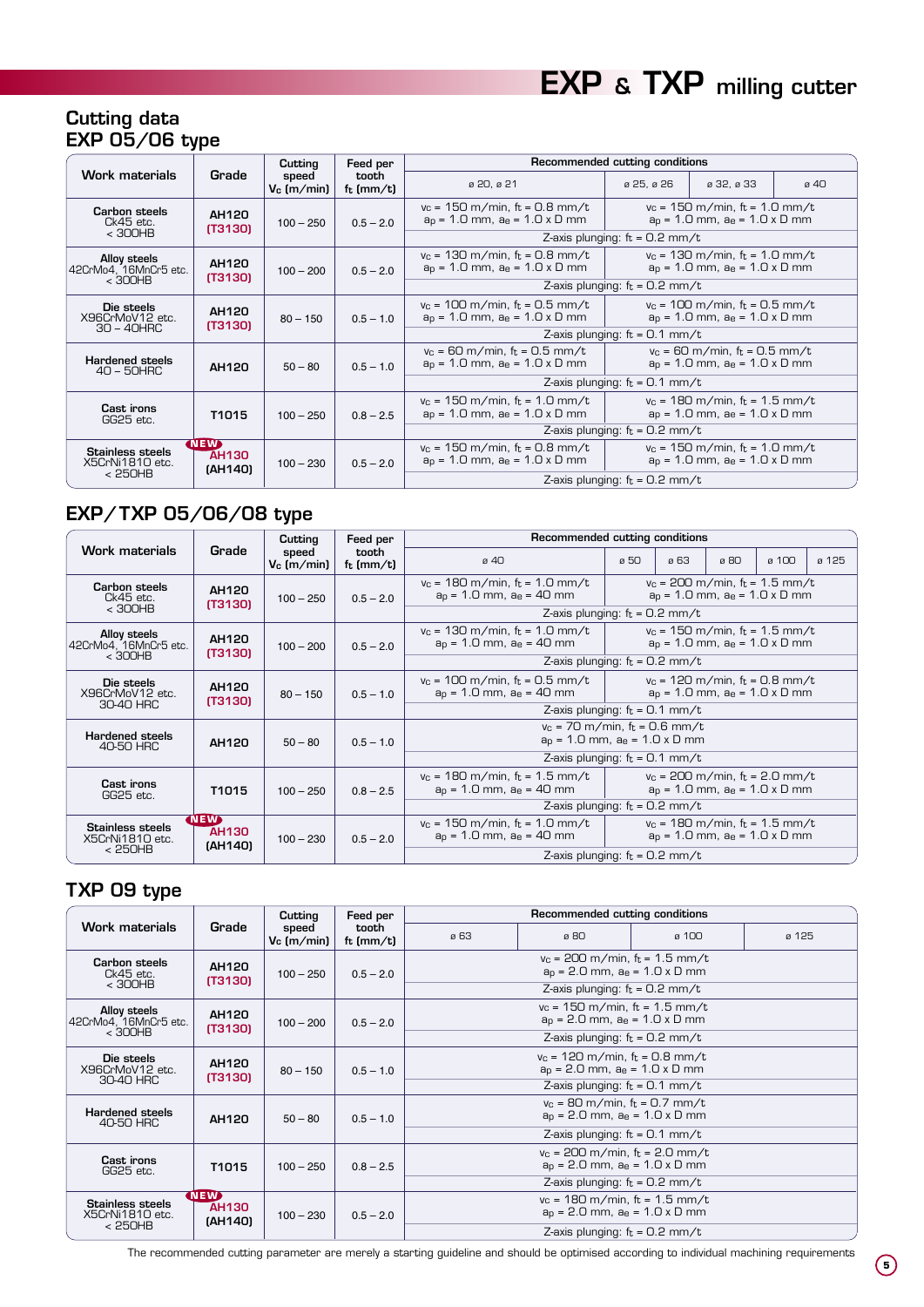**Application**



|            | Item code           | Tool<br>ø<br>(mm) | Max.<br>cutting depth<br>a <sub>p</sub> (mm) | Max.<br>ramping<br>angle $(\theta)$ | Max.<br>plunging<br>$A$ (mm) | Min.<br>machining<br>øD (mm) | Max.<br>machining<br>øD (mm) | Max.<br>cutting width<br>for enlarging<br>ae (mm) |
|------------|---------------------|-------------------|----------------------------------------------|-------------------------------------|------------------------------|------------------------------|------------------------------|---------------------------------------------------|
|            | EXP05020RS/L/LL     | 20                |                                              | $3^\circ$                           |                              | 30                           | 37                           | 16                                                |
|            | EXP05021RS/L/LL     | 21                |                                              | $5^\circ$ 30'                       | 0.5                          | 32                           | 39                           | 17                                                |
|            | EXP06025RS/L/LL     | 25                |                                              | $5^\circ$                           |                              | 33                           | 47                           | 20                                                |
|            | EXP06026RS/L/LL     | 26                |                                              | $4^\circ$ 30'                       |                              | 35                           | 49                           | 21                                                |
|            | EXP06032RS/L/LL     | 32                |                                              | $3^\circ 30'$                       | 1.0                          | 47                           | 61                           | 27                                                |
|            | EXP06033RS/L/LL     | 33                |                                              | $3^\circ$                           |                              | 49                           | 63                           | 28                                                |
|            | EXP06040RS/L/LL     | 40                |                                              | $2^{\circ}$                         |                              | 63                           | 77                           | 35                                                |
|            | EXP08040R/L/LL      |                   |                                              | $6^{\circ}$                         |                              | 53                           |                              | 34                                                |
|            | <b>TXP05063RB-E</b> | 63                |                                              | $1^{\circ}$                         | 0.5                          | 116                          | 123                          | 59                                                |
|            | <b>TXP05080RB-E</b> | 80                | 1.5                                          | $O^\circ$ 30'                       |                              | 150                          | 157                          | 76                                                |
|            | <b>TXP06063RB-E</b> | 63                |                                              | $1^{\circ}$                         |                              | 109                          | 123                          | 58                                                |
|            | <b>TXP06080RB-E</b> | 80                |                                              | $O^\circ$ 30'                       |                              | 143                          | 157                          | 75                                                |
|            | <b>TXP08050R-E</b>  | 50                |                                              | $4^\circ$                           |                              | 72                           | 97                           | 44                                                |
|            | <b>TXP08052R-E</b>  | 52                |                                              |                                     |                              | 76                           | 101                          | 46                                                |
|            | <b>TXP08063R-E</b>  | 63                |                                              | 5°30'                               | 1.0                          | 98                           | 123                          | 57                                                |
|            | <b>TXP08066R-E</b>  | 66                |                                              |                                     |                              | 104                          | 129                          | 60                                                |
|            | <b>TXP08080R-E</b>  | 80                |                                              | $1^\circ$ 30'                       |                              | 132                          | 157                          | 74                                                |
| <b>NEW</b> | <b>TXP08100R-E</b>  | 100               |                                              | $1^{\circ}$                         |                              | 172                          | 197                          | 94                                                |
| <b>NEW</b> | <b>TXP08125R-E</b>  | 125               |                                              | $0^\circ$ 45'                       |                              | 222                          | 247                          | 119                                               |
| <b>NEW</b> | <b>TXP09063R-E</b>  | 63                |                                              | $2^{\circ}$                         |                              | 98                           | 123                          | 56                                                |
| <b>NEW</b> | <b>TXP09080R-E</b>  | 80                | 3.0                                          | $1^\circ$ 30'                       | 1.5                          | 132                          | 157                          | 73                                                |
| <b>NEW</b> | <b>TXP09100R-E</b>  | 100               |                                              | $1^{\circ}$                         |                              | 172                          | 197                          | 93                                                |
| <b>NEW</b> | <b>TXP09125R-E</b>  | 125               |                                              | $0^\circ$ 45'                       |                              | 222                          | 247                          | 118                                               |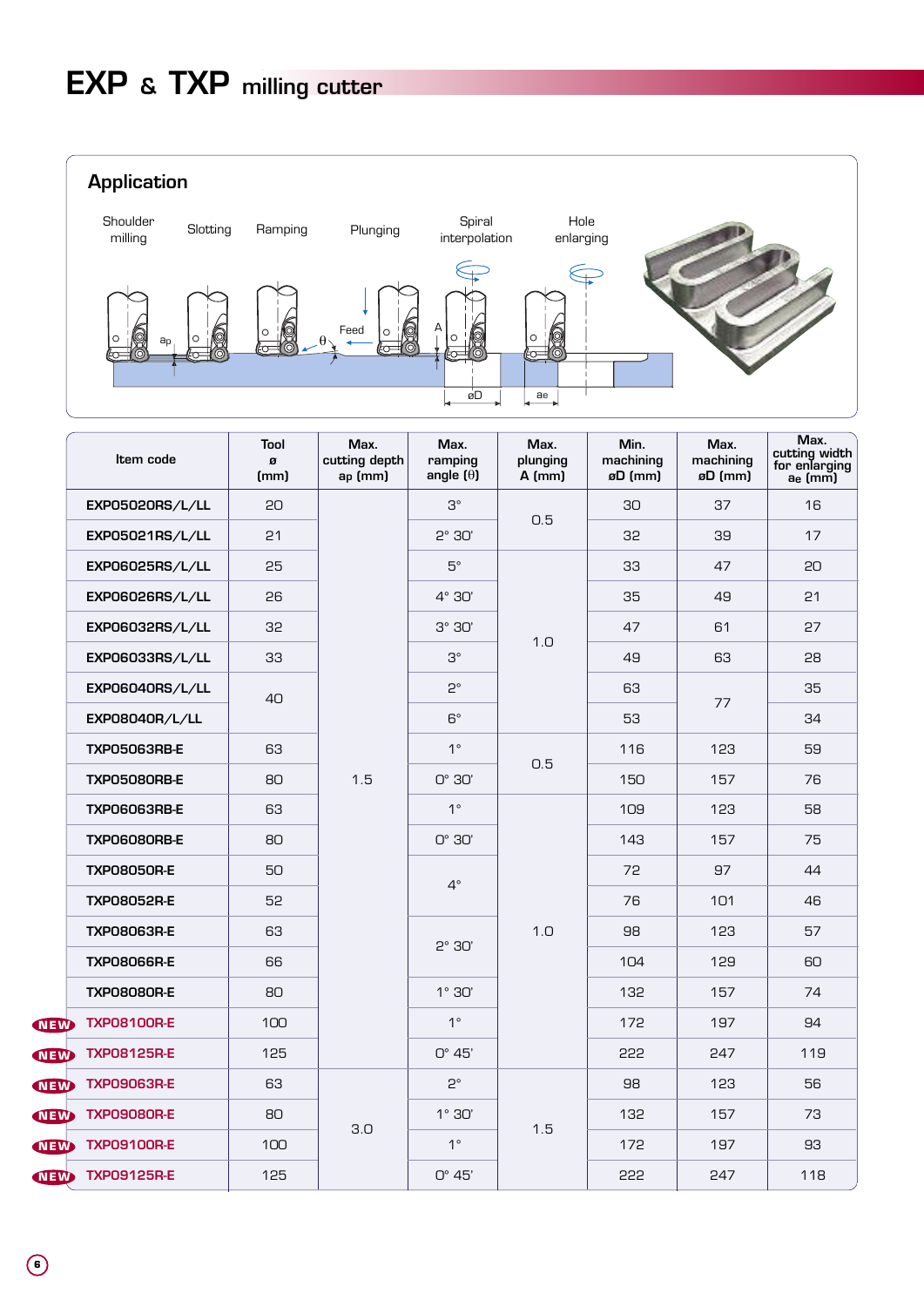

Increased cutting depth leeds to increased load at the cutting edge varying spindle load



### **Tool geometry on programming**



When programming the machine path, a theoretical radius  $(r_{\varepsilon})$  and the residual amount (t) should be calculated.

| Mounting plate: 200 x 300  | <b>Face milling</b><br>Cutter:<br>Insert:                                                                                                              | TXP08080R-E (t = 5)<br><b>WPMT080615ZSR</b>                                                                                                                                      | Result:<br>Compared to conventional<br>surface milling with 45°                                                                                                                                                       |
|----------------------------|--------------------------------------------------------------------------------------------------------------------------------------------------------|----------------------------------------------------------------------------------------------------------------------------------------------------------------------------------|-----------------------------------------------------------------------------------------------------------------------------------------------------------------------------------------------------------------------|
|                            | Grade:<br>Work materials:                                                                                                                              | AH120<br>X155CrVMo12-1<br>(1.2379)                                                                                                                                               | milling cutter, the machining<br>time was reduced by 80 %.                                                                                                                                                            |
|                            | Cutting speed:<br>Table feed:<br>Feed rate:                                                                                                            | 160 m/min<br>$V_C =$<br>$Vf = 7035$ mm/min<br>$= 11.05$ mm/rev                                                                                                                   | 45° Milling head ø125 mm:<br>1 min 52 sec/Mounting plate                                                                                                                                                              |
|                            | Feed per tooth:<br>Axial cutting depth:<br>Chip removal:<br>Coolant:                                                                                   | ft = $2.21$ mm/t<br>$a_D = 3x1.0$ mm<br>$Q = 492 \text{ cm}^3/\text{min}$<br>Without                                                                                             | TXP08080R-E ø80 mm:<br>O min 23 sec/Mounting plate                                                                                                                                                                    |
|                            |                                                                                                                                                        |                                                                                                                                                                                  |                                                                                                                                                                                                                       |
| Die for crank shaft<br>375 | Copy milling<br>Cutter:<br>Insert:<br>Grade:<br>Work material:<br>Cutting speed:<br>Table feed:<br>Feed per tooth:<br>Axial cutting depth:<br>Coolant: | EXPO6040RS $(t = 3)$<br>WPMW06X415ZPR<br>AH120<br>40CrMnMo7 (1.2311)<br>150 m/min<br>$V_C =$<br>$Vf = 4500$ mm/min<br>$1.25$ mm/t<br>$ft =$<br>$1.0 \text{ mm}$<br>$ap =$<br>Air | Result:<br>With the EXP milling cutter sta-<br>ble machining conditions for<br>roughing operations were<br>achieved and thus machining<br>time was reduced by almost 50 %.<br>Change of inserts was un-<br>necessary. |